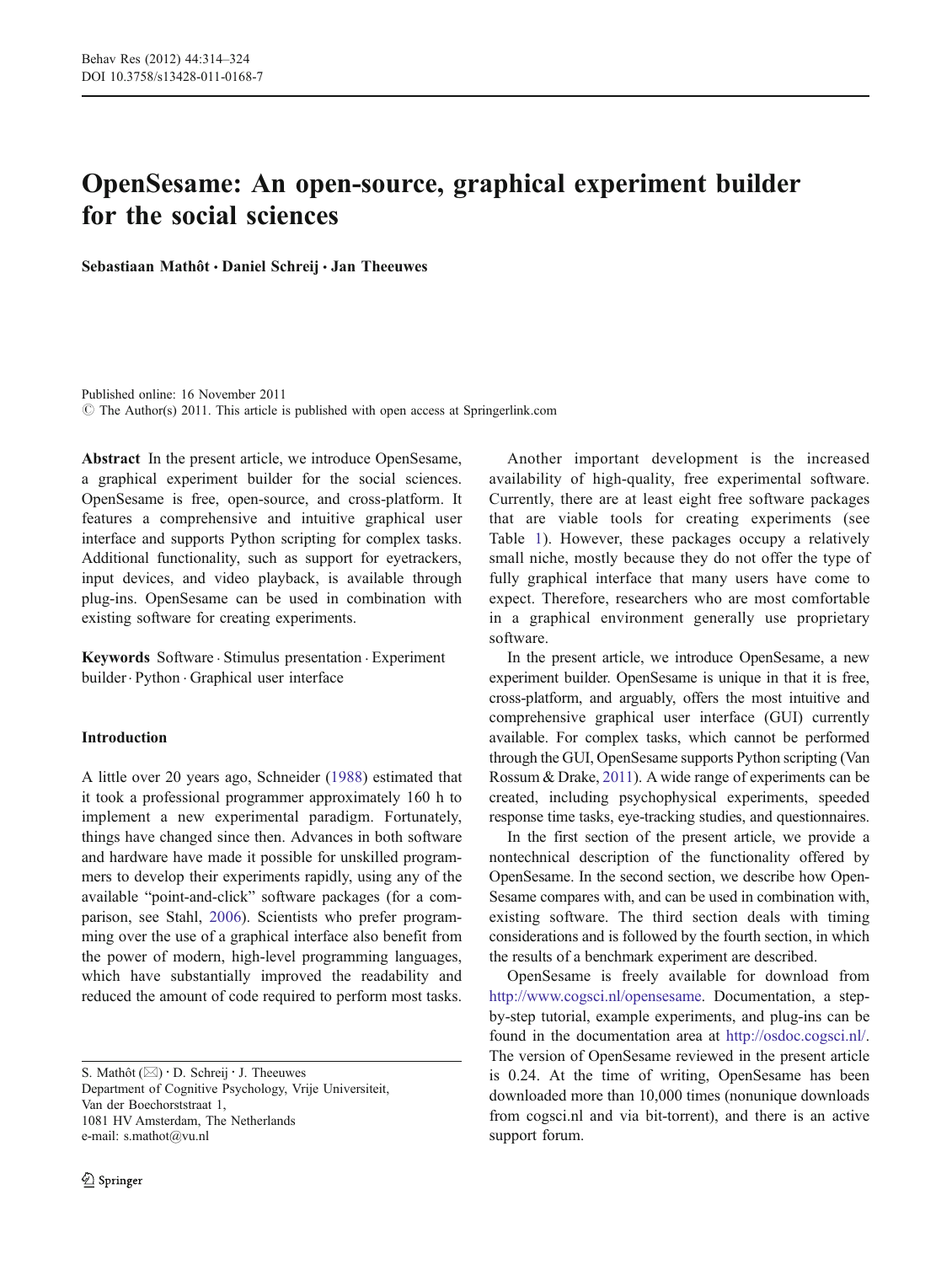<span id="page-1-0"></span>

|  |  |  |  |  |  |  | <b>Table 1</b> An overview of software for creating experiments |
|--|--|--|--|--|--|--|-----------------------------------------------------------------|
|--|--|--|--|--|--|--|-----------------------------------------------------------------|

| Name                         | GUI     | Free    | Scripting     | Platform               | Reference/Vendor                                           |  |  |
|------------------------------|---------|---------|---------------|------------------------|------------------------------------------------------------|--|--|
| DirectRT                     | Yes     | No      | Custom        | Windows                | Reviewed in Stahl (2006)                                   |  |  |
| <b>DMDX</b>                  | No      | Yes*    | Custom        | Windows                | Forster $&$ Forster (2003)                                 |  |  |
| E-Prime                      | Yes     | No      | E-Basic       | Windows                | Reviewed in Stahl (2006)                                   |  |  |
| <b>Experiment Builder</b>    | Yes     | No      | Python        | Windows                | SR Research, Missisauga, ON, Canada                        |  |  |
| Inquisit                     | Yes     | No      | Custom        | Windows                | Reviewed in Stahl (2006)                                   |  |  |
| MATLAB Psychophysics Toolbox | No.     | $Yes**$ | <b>MATLAB</b> | Windows, Mac OS, Linux | Brainard (1997)                                            |  |  |
| MEL                          | $No***$ | No      | Custom        | <b>IBM PC</b>          | Schneider (1988)                                           |  |  |
| PEBL                         | No      | Yes     | Custom        | Windows, Mac OS, Linux | Mueller $(2010)$                                           |  |  |
| Presentation                 | Yes     | No      | Custom        | Windows                | Neurobehavioral Systems, Albany, CA                        |  |  |
| PsychoPy                     | Yes     | Yes     | Python        | Windows, Mac OS, Linux | Peirce (2007)                                              |  |  |
| PsyScope                     | Yes     | Yes     | Custom        | Mac OS                 | Cohen, MacWhinney, Flatt, & Provost (1993)                 |  |  |
| PsyToolkit                   | No      | Yes     | Custom        | Linux                  | Stoet $(2010)$                                             |  |  |
| PyEPL                        | No      | Yes     | Python        | Mac OS, Linux          | Geller et al. (2007)                                       |  |  |
| SuperLab                     | Yes     | No      | Custom        | Windows                | Reviewed in Stahl (2006)                                   |  |  |
| <b>Tscope</b>                | No      | Yes     | $C/C++$       | Windows****            | Stevens, Lammertyn, Verbruggen,<br>& Vandierendonck (2006) |  |  |
| Vision Egg                   | No      | Yes     | Python        | Windows, Mac OS, Linux | Straw (2008)                                               |  |  |

\* Source-code is not available

\*\* Depends on MATLAB (The MathWorks, [1998](#page-10-0)), a proprietary software package, for full functionality. Offers limited support for Octave (Eaton, [2002](#page-9-0)), an open-source MATLAB clone

\*\*\* Uses a form-based interface

\*\*\*\* Offers limited support for Mac OS and Linux

## Usage and functionality

#### System requirements

OpenSesame does not impose strict system requirements. Installation packages are available for Windows XP/Vista/7 and Ubuntu/Debian Linux. OpenSesame has been extensively tested on those platforms. At the time of writing, packages for Mac OS are also available but have been labeled "experimental" pending further testing. On other platforms, users will need to manually install the software on which OpenSesame depends and run OpenSesame from the source code. Instructions for running OpenSesame from source are provided online.

The processing power required to run OpenSesame depends strongly on the type of experiment. For a typical experiment, consisting of a sequence of static stimulus displays followed by response collection, the requirements are very modest, and any relatively modern computer system will suffice (we have successfully run OpenSesame on a low-end netbook; 2-GB Ram, 1.66-GHz Intel Atom N270). When using complex stimuli, such as highdefinition video, the user will need to evaluate for him- or herself whether the computer system is up to the task.

The graphical user interface

After starting OpenSesame, the user is presented with a GUI (see Fig. [1](#page-2-0)). The structure of the experiment is depicted graphically as a tree structure in the overview area (Fig. [1b](#page-2-0)). An experiment consists of a collection of items, which are self-contained parts of the experiment (i.e., conceptually distinct units). Items can be added to the experiment by dragging them from the item toolbar (Fig. [1a\)](#page-2-0) onto the overview area. Items can be edited by selecting them in the overview area, after which the appropriate controls appear in the tab area (Fig. [1c\)](#page-2-0).

There are 10 core items that provide the basic functionality for creating an experiment (see Table [2](#page-3-0) for an overview; functionality can be extended as described in the Usage and functionality: Plug-ins section). Examples of items are the sketchpad, which handles the presentation of a single stimulus display, and the keyboard response, which handles the collection of a single keyboard press. Two special items are the *loop* and the *sequence*, which control the structure of the experiment. A sequence item sequentially calls a number of other items. A loop item repeatedly calls a single other item, while varying the values of independent variables. By combining items in various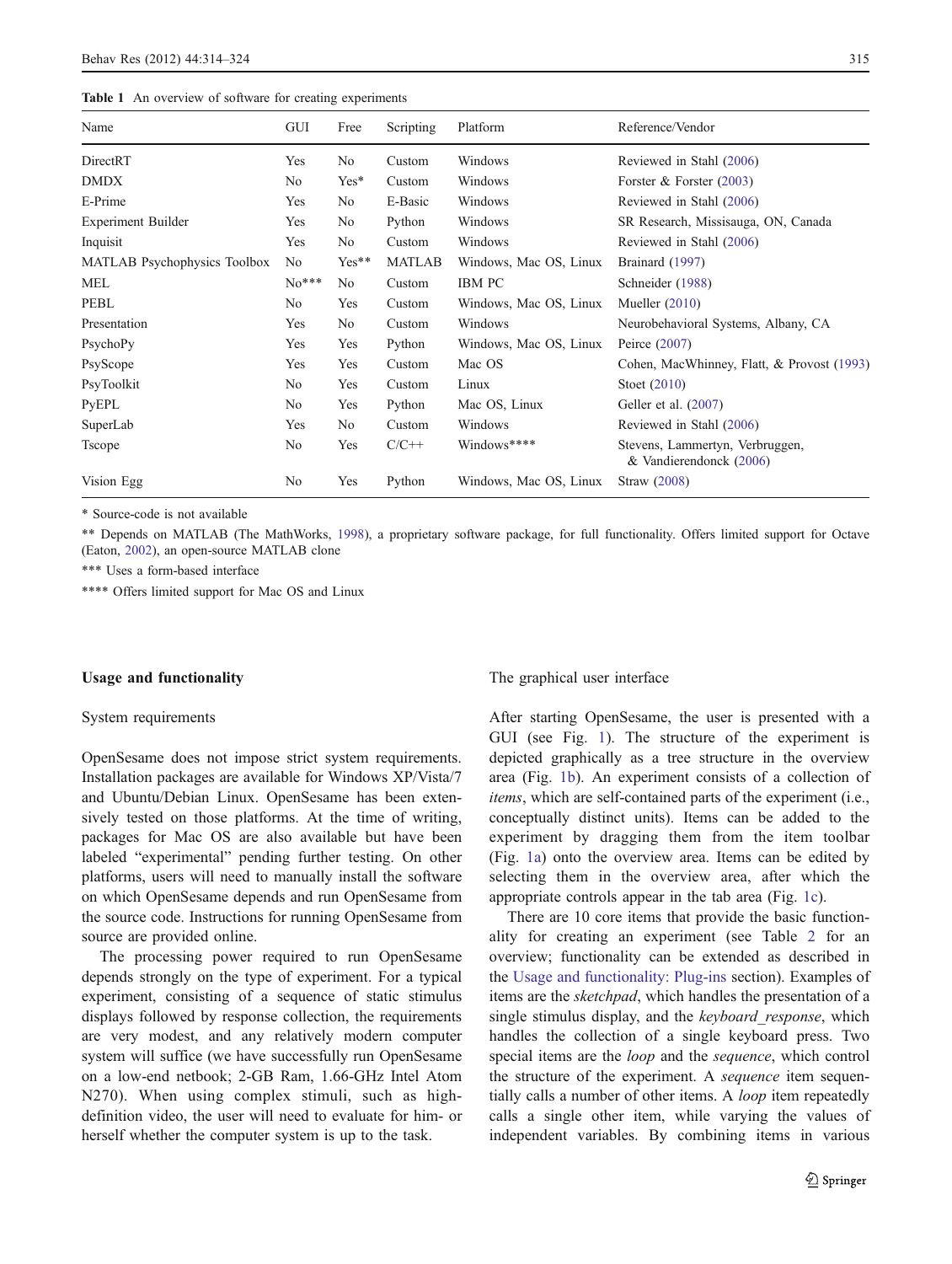<span id="page-2-0"></span>

Fig. 1 The OpenSesame graphical user interface on start-up. a The item toolbar contains icons that can be dragged into the overview area. b The overview area represents the experiment as a tree-structure. c The tab area contains tabs for editing items and getting context-

sensitive help. By clicking on an item in the overview area, a tab with the appropriate controls opens. By clicking on one of the blue "help" buttons, a context-sensitive help tab opens. d The structure of an example experiment shown in the overview area

ways, arbitrary experimental paradigms can be constructed (Fig. 1d).

Variables and conditional ("if") statements

One of the biggest challenges when designing a GUI is to offer sufficient flexibility. In OpenSesame, this flexibility is achieved through the support of variables and conditional ("if") statements.

Variables can be built in (e.g., *subject nr*), set by items (e.g., response time, which is set by keyboard response items), or specified by the user in loop items (see Fig. [2a](#page-3-0)). These variables can be used throughout the GUI, by entering [variable\_name] in places where you would normally encounter a static value. For example, if the user has defined a variable called SOA, this variable can be used to control the duration of a sketchpad item (i.e., a stimulus display) by entering [SOA] in the duration field (Fig. [2b](#page-3-0)). Analogously, feedback of the average response times can be given by adding the text "Your average response time was [avg\_rt]msg" to a *feedback* item (Fig. [2c](#page-3-0)).

Particularly powerful is the possibility of combining the what-you-see-is-what-you-get sketchpad drawing tool (shown in Fig. [2b, c\)](#page-3-0) with the use of variables. The drawing tool automatically generates a simple script that defines the elements in the sketchpad. By replacing the static coordinates, colors, sizes, and so forth with variables,

the user can create a flexible stimulus display in an intuitive way. For example, if you insert an image (from the file fork left.png) in the center of the display, OpenSesame will generate the following line of script (taken from the affordances orientation example experiment, available online):

draw image 0 0 "fork\_left.png" scale=1 center=1 show\_if="always"

By right clicking on the object, you are given the possibility of editing this line. The static values can be replaced by variables, and thus the presented image, as well as the image's size, can be made variable (this will result in the object being hidden from the drawing tool, with the message that the sketchpad contains a variably defined object):

```
draw image 0 0 "[object]_[orientation].png" scale=[scale]
center=1 show_if="always"
```
Conditional statements, commonly referred to as "if" statements, can be used to add even more flexibility to the GUI. Every item from a sequence item has a "Run if" parameter that is evaluated before the item is called. This can be used, for example, to show a green or red fixation dot, depending on whether the preceding response was correct (using the correct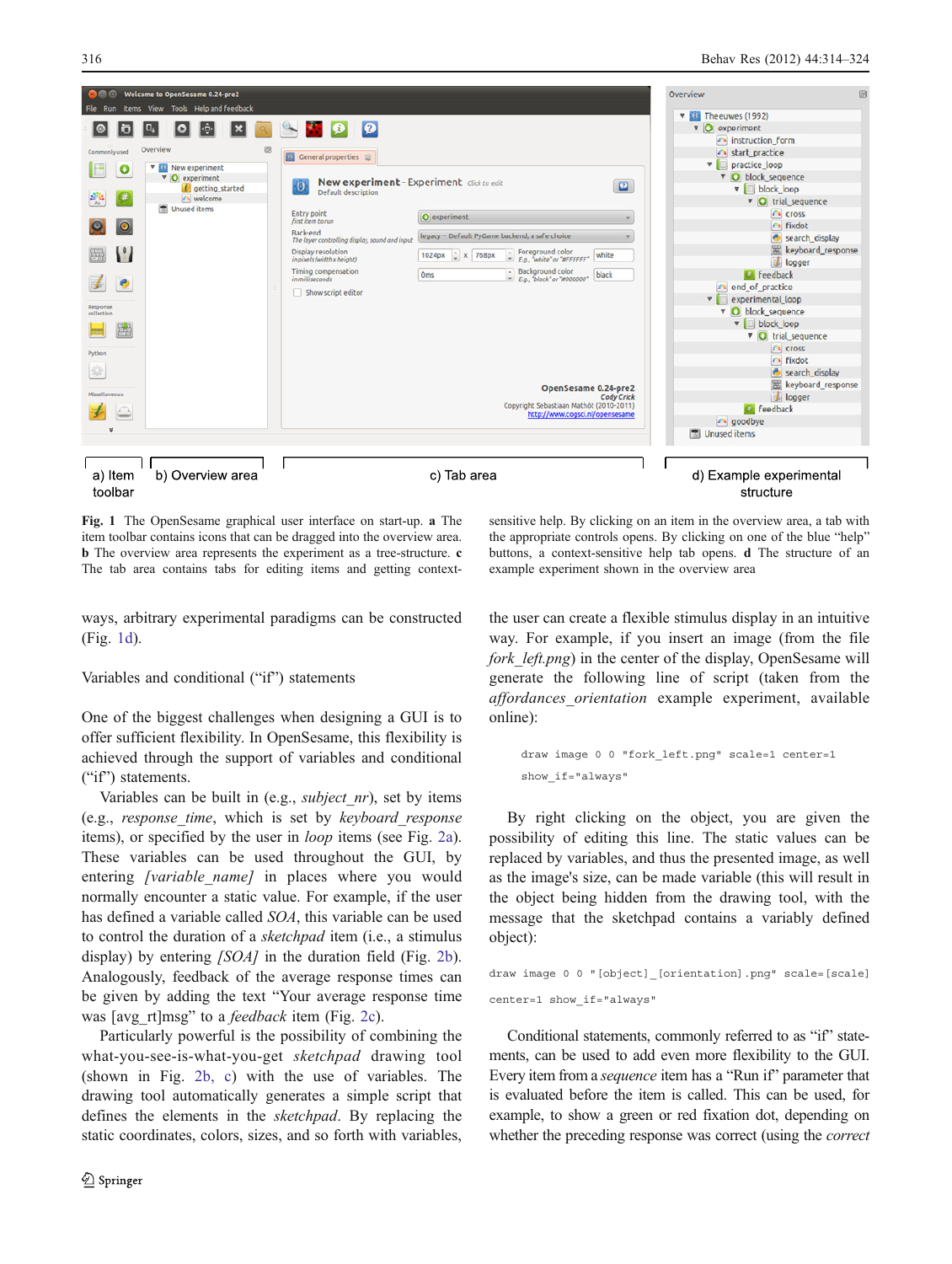## <span id="page-3-0"></span>Table 2 An overview of the 10 core items

| Name              | Type                  | Description                                                                                |
|-------------------|-----------------------|--------------------------------------------------------------------------------------------|
| loop              | Structure             | Repeatedly runs a single other item. Controls independent variables.                       |
| sequence          | Structure             | Runs multiple other items in sequences. Supports basic conditional statements ("Run if "). |
| sketchpad         | Stimulus presentation | Provides a canvas for presentation of visual stimuli.                                      |
| feedback          | Stimulus presentation | Provides feedback to participants.                                                         |
| sampler           | Stimulus presentation | Plays a sound from file.                                                                   |
| synth             | Stimulus presentation | Provides basic sound synthesis.                                                            |
| keyboard response | Response collection   | Collects keyboard responses.                                                               |
| mouse response    | Response collection   | Collects mouse responses.                                                                  |
| logger            | Data logging          | Writes variables to file.                                                                  |
| inline_script     | Inline scripting      | Executes arbitrary Python code.                                                            |

variable, which is automatically set by response items; see Fig. 2d). Analogously, in sketchpad and feedback items,

conditional statements can be used to control which elements are actually shown, by setting the "Show if" parameter.

a) variables defined in a loop







Fig. 2 Using variables and conditional ("if") statements. a Independent variables can be defined in a *loop* item. **b** By entering [SOA] in the duration field of a sketchpad item, the variable SOA is used to control the presentation duration of the sketchpad. This assumes that SOA has been defined elsewhere in the experiment. c By using [ $avg$  rt] and [ $acc$ ] as part of the text in a feedback item, appropriate feedback can be given to the user. The variables  $avg\_rt$  and  $acc$  are set

#### c) using variables to provide feedback



#### d) conditional statements in a sequence

| o<br>A single trial     | trial_sequence - Sequence click to edit     |                   |  |    |               |                |
|-------------------------|---------------------------------------------|-------------------|--|----|---------------|----------------|
| # Rem                   | Run if                                      |                   |  |    |               |                |
| $\vert \wedge$ fixation | always                                      |                   |  | 土  |               | $\mathbf{x}$   |
| 2 A Larget              | always<br>٠                                 | 革                 |  | 土  | $\rightarrow$ | $\mathbf{x}$   |
| 3   R keyboard_response | always<br>٠                                 | 주                 |  | 土  | $\mathcal{F}$ | $\pmb{\times}$ |
| 4   S green fixation    | $[correct] = 1$<br>$\overline{\phantom{a}}$ | Ŧ                 |  | 土  | $\mathcal{L}$ | $\mathbf{x}$   |
| 5   C red_fixation      | $[correct] = 0$<br>٠                        | 革                 |  | 主  | $\rightarrow$ | $\mathbf{x}$   |
| 6 J. Logger             | always<br>$\mathbf{v}$                      | $\overline{\Phi}$ |  | ÷. | $\mathcal{F}$ | $\mathbf{x}$   |

automatically by the various response items (e.g., keyboard\_response). d Conditional statements can be used to control which items from a sequence will be called. By entering  $[correct] = 1$  in the "Run if..." field of "green\_fixation," the item will be called only if the variable correct has been set to 1. The variable correct is set automatically by the various response items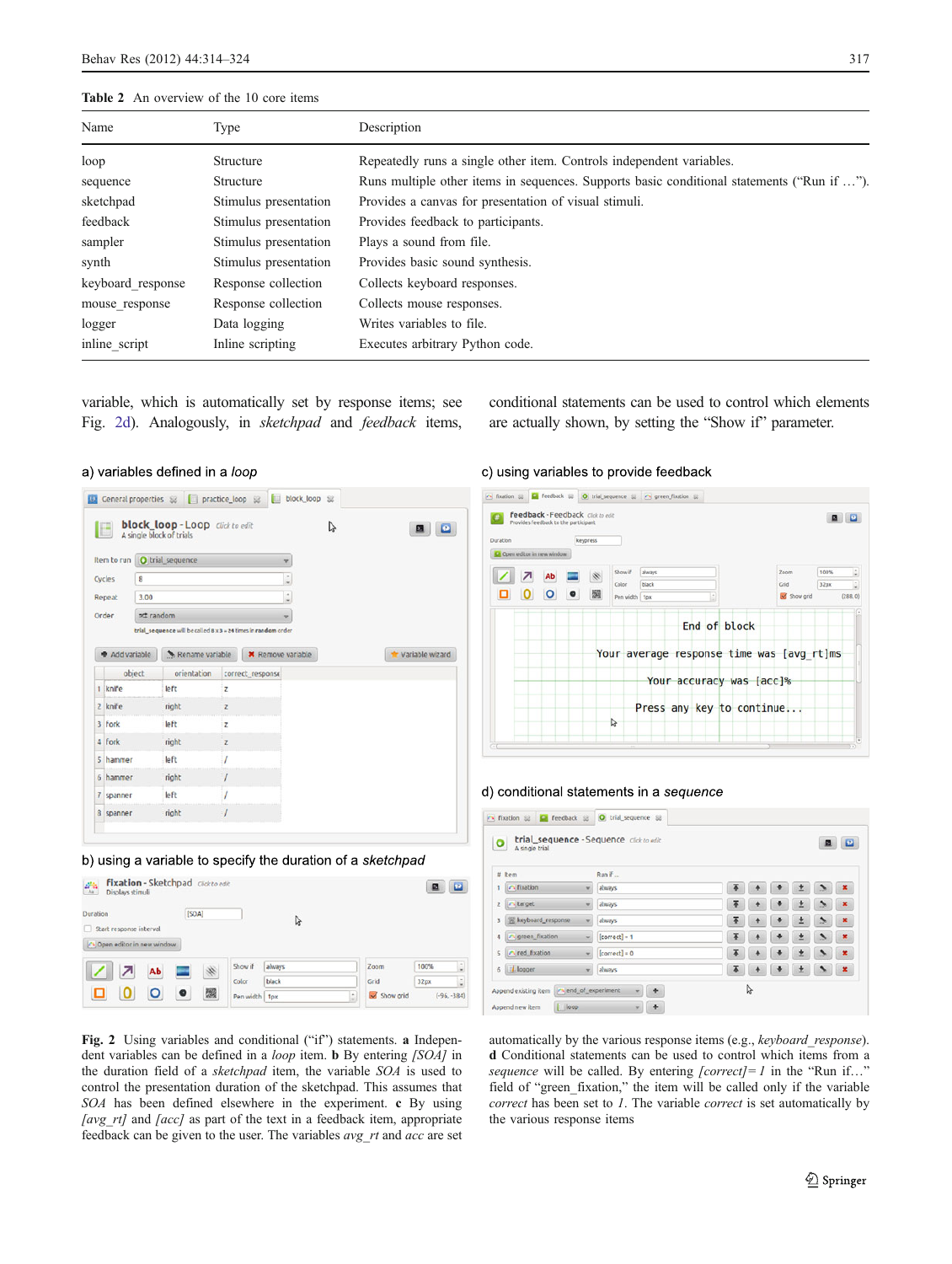## Data output format

Usually, data logging will be handled by the logger item. Every time that a logger item is called, a single row of data is written to the output file. The output file is a plain-text comma-separated spreadsheet (.csv), in which each row typically corresponds to a trial and each column corresponds to a variable. This format is compatible with all commonly used spreadsheet software.

Alternatively or in addition, users can write arbitrary messages to the output file, using Python code in *inline* script items. In this case, the format of the output file is determined by the user.

## Python inline coding

Despite the flexibility of the GUI, there will sometimes be situations that require a full-fledged programming language. For this reason, OpenSesame supports Python scripting (Van Rossum & Drake, [2011](#page-10-0)). Python is a powerful programming language that is widely used in the scientific community and the computing world in general (the seventh most widely used programming language, according to Tiobe.com, [2011](#page-10-0)).

To use Python scripting, you add an *inline script* item to the experiment. Rather than the knobs, buttons, and input fields that you will see when editing other items, the *inline script* item offers an embedded programming editor. You can use the OpenSesame Python modules, which offer simple routines for handling display presentation, sound generation, response collection, and so forth. Alternatively, you can interact directly with the selected back-end (see the [Usage and functionality: The back-end](#page-1-0) [layer](#page-1-0) section). The latter option is mostly useful for advanced users who are familiar with one of the back-ends (i.e., PsychoPy [Peirce, [2007\]](#page-10-0), PyGame, and/ or OpenGL) or if the native OpenSesame modules do not offer the desired functionality.

File format and the file pool

External files, such as images, sound files, and videos, are stored in the file pool (Fig. 3). Optionally, Open-Sesame also copies participant data files to the file pool after an experiment has finished. The file pool is saved along with the experiment in a single .opensesame.tar.gz file. This extension is somewhat ungainly but accurately reflects that the file is a .tar.gz archive, which can be opened in most archiving tools (e.g., WinRar or File-Roller). Therefore, in the unlikely event that OpenSesame fails to open the experiment, you can still access the experiment script and any files that have been stored in the file pool.



Fig. 3 The file pool. All files that are used in the experiment, such as images, sounds, and videos, are stored in the file pool. The file pool is saved along with the experiment, allowing for maximum portability

#### Plug-ins

OpenSesame can be extended through plug-ins. Plug-ins offer graphical controls, appear in the item toolbar, and can be dragged into the experiment just like the built-in items. Therefore, from the perspective of the user, there is little difference between using a plug-in and using any of the 10 core items.

Plug-ins offer arbitrary functionality, such as support for specific devices or handling particular tasks that would otherwise have to be implemented through Python inline code. Currently, there are plug-ins available that support the Eyelink series of eyetrackers (SR Research, Mississauga, ON, Canada), the Mantra object tracker (Mathôt & Theeuwes, [2011\)](#page-10-0), the Serial Response Box (Psychology Software Tools, Sharpsburg, PA), input devices connected to the parallel port, and video playback.

#### The back-end layer

OpenSesame consists of three distinct layers. The top layer handles the GUI and offers the functionality needed to create an experiment. The middle layer handles the execution of an experiment. The bottom, or back-end, layer handles the interaction with the display, sound, and input devices.

There are many different Python libraries available that could, in principle, be used in the back-end layer. Some, such as PyGame, Pyglet, and PyOpenGL, are general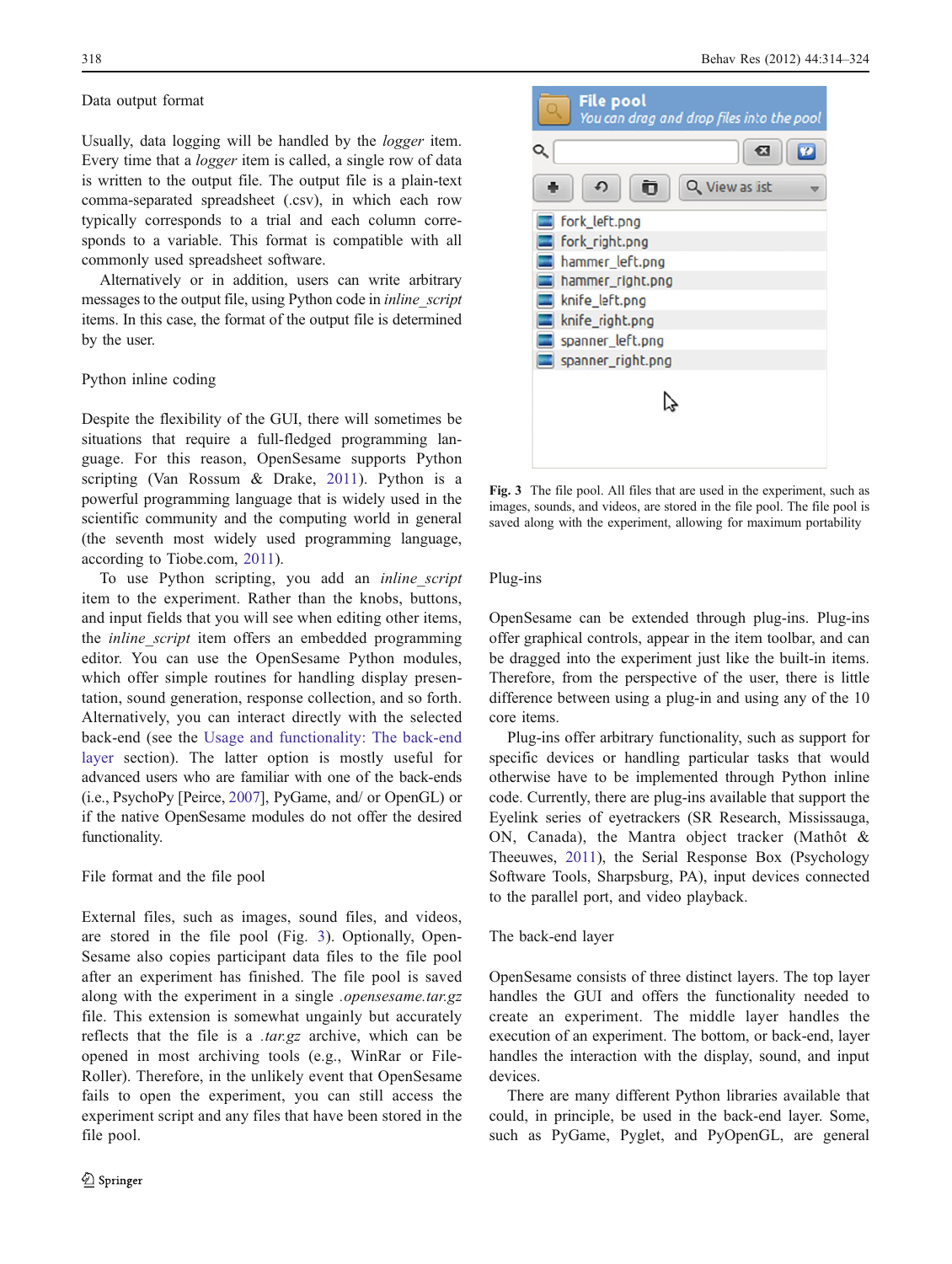purpose, mostly oriented toward development of games. Others, such as PsychoPy (Peirce, [2007](#page-10-0)), VisionEgg (Straw, [2008\)](#page-10-0), and PyEPL (Geller, Schleifer, Sederberg, Jacobs, & Kahana, [2007\)](#page-9-0), have been developed specifically for creating psychological experiments.

OpenSesame is back-end independent, in the sense that different libraries can be used in the back-end layer. New back-ends can be created and added, much like plug-ins. Currently, there are three back-ends available: the legacy back-end, which uses PyGame; the psycho back-end, which uses PsychoPy (Peirce, [2007\)](#page-10-0); and the opengl back-end, which uses PyGame in combination with PyOpenGL (see Table 3).

From the perspective of the GUI user, there is little noticeable difference between the back-ends (although there may be small differences in anti-aliasing and font rendering). A red square will always be a red square, regardless of which library is used to draw it. Nevertheless, there are compelling reasons for having different back-ends to choose from. The first is that not all back-ends may be equally well supported on all platforms. Second, back-ends may differ in their timing properties (see the [Benchmark experiment](#page-7-0) section). Third, each back-end offers unique functionality that the user can exploit when writing Python inline code. For example, if the psycho back-end is enabled, you can use the PsychoPy routines for creating visual stimuli. More generally, users can select the back-end that they are most familiar with and best suits their own approach to creating experiments.

# Comparison with and interoperability with existing software

Table [1](#page-1-0) provides a list of the most popular software for creating experiments. There are already many software packages to choose from, yet the functionality offered by OpenSesame is unique. In this section, we will focus on two packages with which OpenSesame arguably has the most in common: E-Prime (Psychology Software Tools, Sharpsburg, PA) and PsychoPy (Peirce, [2007\)](#page-10-0).

E-Prime has been built on the legacy of the Micro Experimental Library (MEL; Schneider, [1988\)](#page-10-0). Largely because it was one of the first programs to offer a graphical environment for creating experiments, E-Prime has, in our experience, become the de facto standard in many psychological labs around the world. There are at least four important differences between E-Prime and OpenSesame. The most obvious difference is that Open-Sesame is free and open-source, whereas E-Prime is nonfree and proprietary. Because of the open character of OpenSesame and the availability of a plug-in framework, it is easy for third parties to add and modify functionality. Second, OpenSesame is cross-platform, whereas E-Prime is exclusively available for Windows. A final, crucial difference is the language that is used for inline coding. Whereas E-Prime uses E-Basic, a dialect of the wellknown BASIC language, OpenSesame uses Python (see the [Usage and functionality: Python inline coding](#page-1-0) section). The advantage of using Python over E-Basic is the availability of a large number of libraries, many of which are oriented toward the scientific community (e.g., Jones, Oliphant, & Peterson, [2001\)](#page-10-0).

PsychoPy is an open-source project that has gained considerable momentum as a comprehensive and wellmaintained Python library for creating psychological experiments (Peirce, [2007](#page-10-0)). Like OpenSesame, PsychoPy is cross-platform and open-source. And like OpenSesame, PsychoPy offers both a GUI (the "builder view") and a set of Python libraries. However, there are substantial differences between the graphical interfaces offered by both packages. In the builder view of PsychoPy, the temporal progression of the experiment is shown, but the spatial arrangement of the stimuli is not readily apparent. In OpenSesame, the temporal progression is shown as well (in the overview area; see Fig. [1b,](#page-2-0) [d](#page-2-0)), but in addition, the user can get a visual preview of the stimulus arrangements through the sketchpad item (Fig. [1c](#page-2-0)). Depending, of course, on the prior experience and personal preference of the user, such a preview can be very helpful. OpenSesame also offers a number of advanced features, which are not available in the PsychoPy builder view, such as integrated drawing tools, a more advanced sound synthesizer, and GUI support for widely used devices such as the Serial Response Box (Psychology Software Tools, Sharpsburg, PA) and the Eyelink series of eyetrackers (SR Research, Mississauga, ON, Canada). More generally, OpenSesame and PsychoPy differ in their target audience and core functionality.

| <b>Table 3</b> An overview of Open- |
|-------------------------------------|
| Sesame back-ends                    |

| <b>Table 3</b> An overview of Open-<br>Back-End Name<br>Sesame back-ends | Underlying Technology                         |  |  |  |
|--------------------------------------------------------------------------|-----------------------------------------------|--|--|--|
| legacy                                                                   | PyGame in non-OpenGL mode                     |  |  |  |
| opengl                                                                   | PyGame in OpenGL mode                         |  |  |  |
| psycho                                                                   | PsychoPy in Pyglet window mode (Peirce, 2007) |  |  |  |
|                                                                          |                                               |  |  |  |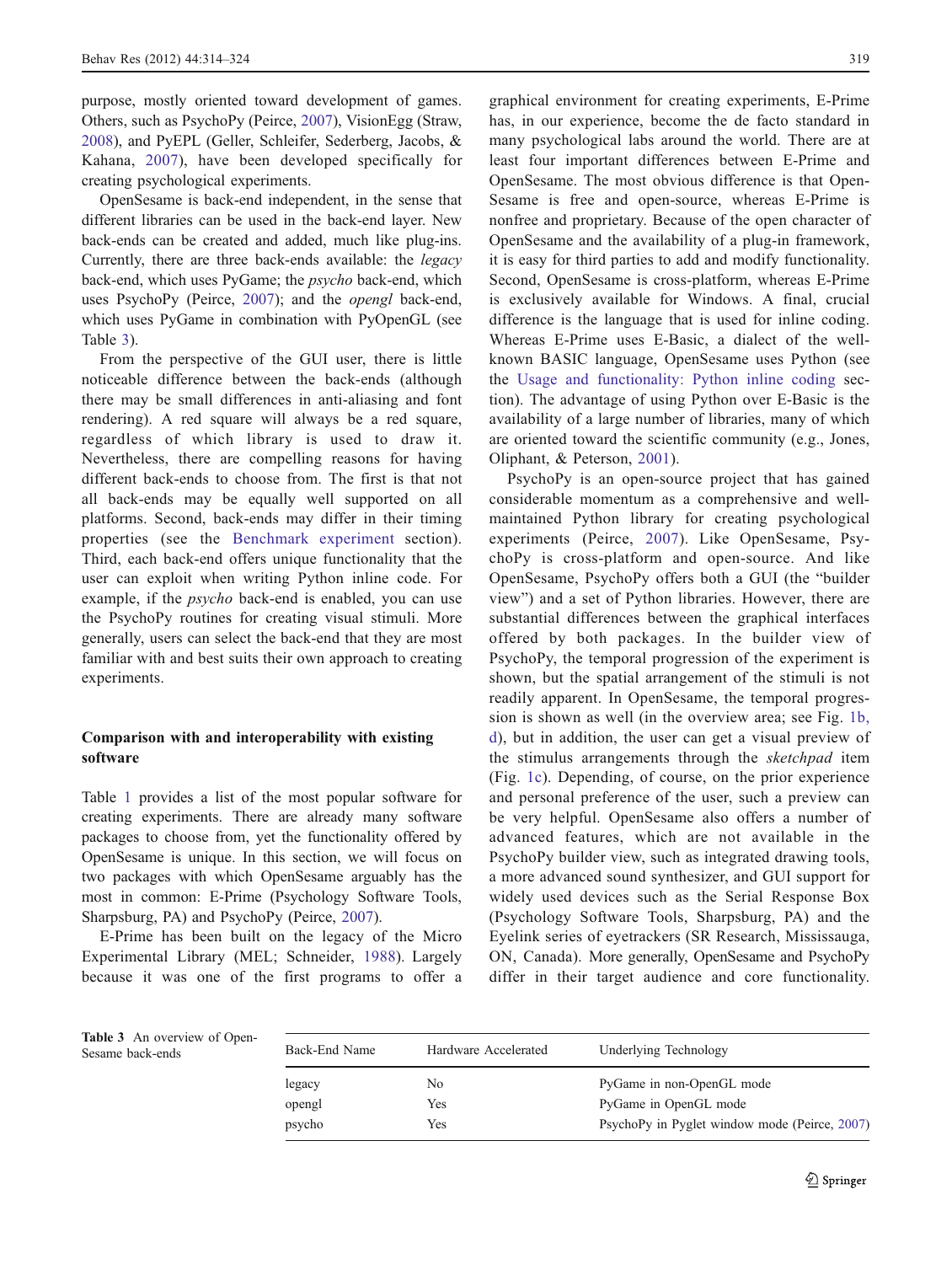<span id="page-6-0"></span>Although PsychoPy provides a GUI, the focus is on the specialized set of Python libraries, which offer high-level routines for creating complex visual stimuli, particularly those that are frequently used in psychophysical experiments (e.g., Gabor patches and random dot patterns). For this reason, PsychoPy will appeal mostly to people who prefer to code their experiments, such as MATLAB users who are looking for a viable open-source alternative. In contrast, OpenSesame offers only basic Python libraries but has a comprehensive GUI and will, therefore, appeal to users who are mostly at home in a graphical environment. As was discussed previously (see the [Usage: The back-end](#page-1-0) [layer](#page-1-0) section), OpenSesame and PsychoPy can be used in combination. This allows users to get "the best of both worlds" by combining the OpenSesame GUI with the PsychoPy Python libraries.

# Timing

## What is "millisecond precision timing"?

A common and valid question that applies to all experiment-building software is whether the timing is sufficiently precise. In our view, the best measure of a system's timing precision is the interval between the timestamp of a stimulus' presentation and the timestamp of a response, given the fastest possible responder that is not directly part of the system itself. Put more simply, the lowest possible response time is a good indication of a system's timing precision. The reason for this is that any inaccuracies in the timing of display presentation and response collection will add to the lowest possible response time. Perhaps even more importantly, the lowest possible response time should be consistent, so that any delay is fixed and does not constitute a source of noise (see also the [Benchmark experiment](#page-7-0) section).

However, even when a system has "millisecond precision timing" in this sense, as most modern systems do, there are other factors that should be taken into account. First, many psychological labs, including our own, often use garden variety keyboards as input devices. Such keyboards have been designed to keep up with typing, and not to record responses with millisecond precision. As such, keyboards have been reported to have a relatively high and variable latency of up to 20 ms (however, it is debatable whether this constitutes a significant source of noise, when the much larger variability in human response times is considered; for a discussion, see Damian, [2010\)](#page-9-0).

Computer monitors also have a number of peculiar properties. Rather than being refreshed instantaneously, monitors are refreshed line by line from the top down and, for each line, pixel by pixel from left to right. On CRT

(nonflat screen) monitors, there is only a single active pixel at any given time, so pixels are "fading out" most of the time (which is why you can observe a flickering at low refresh rates). On TFT (flat screen) monitors, pixels remain active, so a refresh resembles a "flood fill" from top to bottom (which is why you do not observe flickering on a TFT monitor). Most researchers are aware that it is best to synchronize the presentation of a new display with the moment that the monitor starts refreshing from the top (synchronization to vertical refresh, or v-sync). However, even if this is done, displays do not appear instantaneously. With a refresh rate of 100 Hz, a stimulus presented at the top of the display will appear up to 10 ms before a stimulus presented at the bottom of the display. Another consequence of the monitor's refresh cycle is that displays cannot be presented at arbitrary points in time. Again, with a refresh rate of 100 Hz, the interval between two stimulus displays is always a multiple of 10 ms. Attempting to use different intervals will lead to dropped frames or aberrant timing.

#### The prepare–run strategy

Psychological experiments typically consist of short intervals, called trials, during which a participant perceives stimuli and performs a task. Timing should be controlled during a trial, but some unpredictable variation in the duration of the interval between trials is acceptable (cf. Schneider, [1988](#page-10-0)). Therefore, the best strategy for experimental software is to perform time-consuming tasks before a trial and to keep the operations that need to be performed during a trial to a bare minimum.

OpenSesame implements this strategy by calling each element from a sequence item twice. During the prepare phase, items are given time to prepare—for example, by generating a sound in the case of a synth item, or by creating an "offline canvas" in the case of a sketchpad. During the run phase, items simply execute a very limited number of trivial functions, such as showing a previously constructed canvas. This strategy substantially reduces the risk of timing glitches. The prepare–run strategy is implemented at the level of sequence items, which will typically contain the time-critical parts of an experiment. If a sequence is called multiple times by a loop, the loop as a whole is not prepared. Doing so would quickly lead to excessive memory usage and potentially cause, rather than prevent, timing issues.

#### Testing your own system

The timing properties of OpenSesame, or any other experiment builder, depend on the computer setup that is used. Therefore, OpenSesame comes with a basic test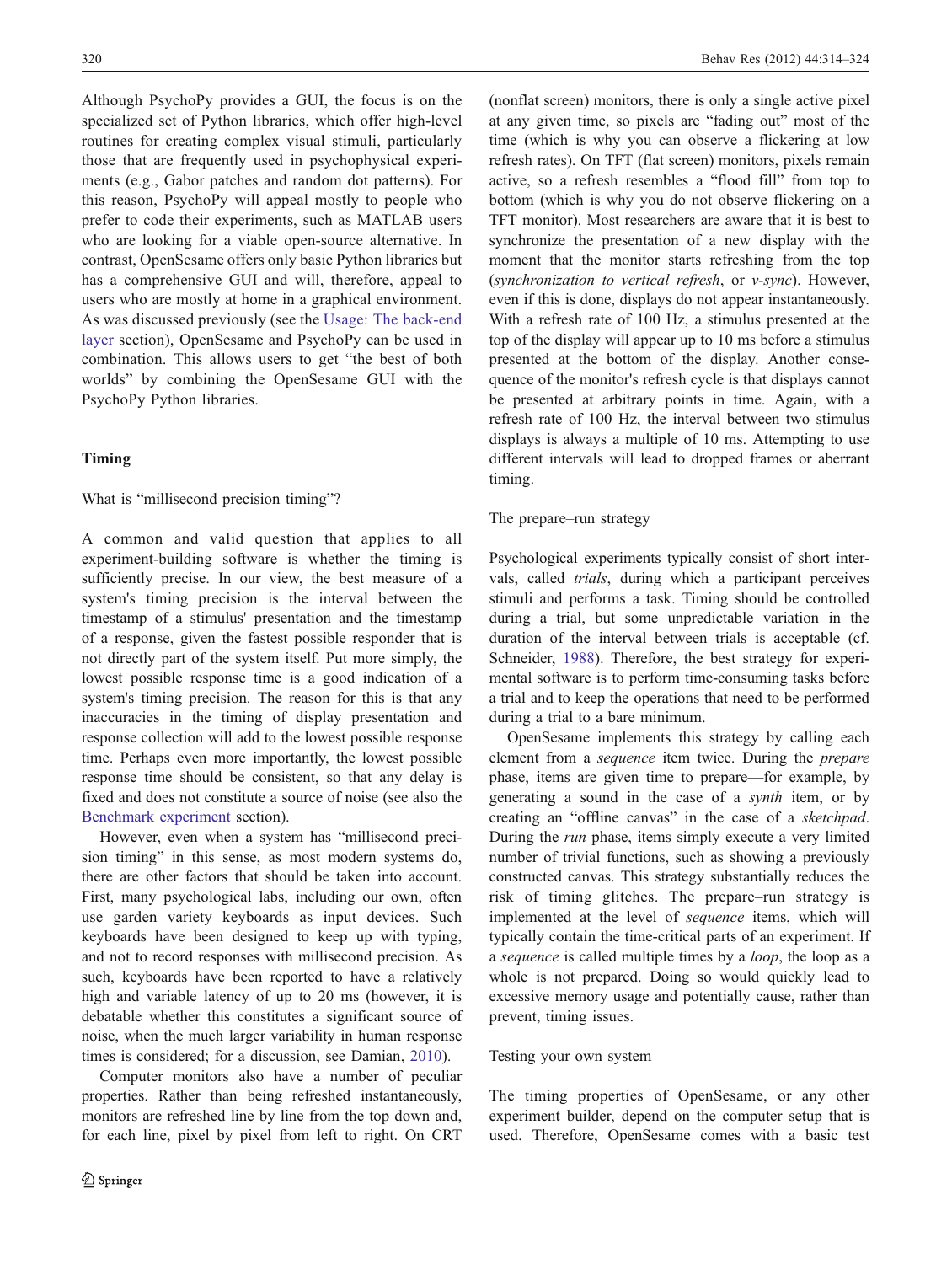<span id="page-7-0"></span>experiment *(test suite)* that allows you to run a number of checks. Most importantly, the test experiment checks whether the reported interval between two presented sketchpads matches the specified interval. The same test allows you to verify that synchronization to the vertical refresh is enabled (see the Timing: What is "[millisecond precision timing](#page-6-0)"? section). If not, "tearing," in the form of horizontal lines running through the display, will be readily apparent.

#### Benchmark experiment

Even though the included test experiment allows you to run some useful checks (see the [Timing: Testing your own](#page-6-0) [system](#page-6-0) section), it is important to note that this form of testing relies on the computer's self-report. And this can be misleading. Specifically, the computer may report that a display has been presented when, in fact, it has only been queued and will be presented some time later. The aim of the present experiment was, therefore, to check timing precision more rigorously and to provide a list of benchmarks that allow the reader to evaluate whether Open-Sesame is sufficiently precise to be useful in his or her experimental setting.

We used an artificial responder that responds, for all intents and purposes, instantaneously to an increase in light intensity. We measured the response times to a white display. Both inaccuracies in the reported time of display presentation (assuming that inaccuracies are always such that the display is presented after the

reported time, and never before) and inaccuracies in the reported time of the response (assuming that inaccuracies are always such that the reported time of the response is after the actual response) add to the lowest possible response time. The lowest possible response time can therefore be used as a measure of the combined timing precision of display presentation and response collection.

## Method

Two different test systems were used (the system specifications are listed in Table 4). A black display was presented for 100 ms, followed by a white display. Automated responses to the white display were collected using a modified button-box that responds to an increase in light intensity (i.e., the presentation of the white display) through a photo-resistor. This photo-resistor was attached to the top-left of the monitor. To ensure that we obtained realistic results (i.e., not tweaked to optimize performance), the test experiment was created entirely using the GUI, and no Python inline code was used. The serial response box plug-in was used to interface with the button-box.

The experiment was run under Windows XP (Systems 1 and 2) and Ubuntu Linux 10.04 (System 2). The following combinations of resolution and refresh rate were tested:  $1,680 \times 1,050$  at 120 Hz (System 1);  $1,280 \times 1,024$  at 85 Gz (System 2);  $1,024 \times 768$  at 60 Hz (System 2). A color depth of 32 bits was used in all cases. All three currently

Table 4 Results of the benchmark experiment

| Operating System              | Test<br>System | Display Mode                                     | Back-End | Average Response<br>Time (ms) | Standard Deviation of<br>Response Time (ms) | Sync to Vertical<br>Refresh Enabled |
|-------------------------------|----------------|--------------------------------------------------|----------|-------------------------------|---------------------------------------------|-------------------------------------|
| Windows XP                    | System $1$ *   | $1,680 \times 1,050 \; \omega$                   | psycho   | 3.28                          | 0.53                                        | Yes                                 |
|                               |                | $120$ Hz                                         | legacy   | 11.94                         | 2.45                                        | Yes                                 |
|                               | System $2$ **  | $1,024 \times 768$ (a)                           | psycho   | 3.18                          | 0.53                                        | Yes                                 |
|                               |                | $60$ Hz                                          | legacy   | 16.01                         | 2.59                                        | Yes                                 |
|                               |                | $1,280 \times 1,024 \; \textcircled{a}$<br>85 Hz | psycho   | 3.02                          | 0.53                                        | Yes                                 |
|                               |                |                                                  | legacy   | 9.24                          | 1.37                                        | Yes                                 |
| Ubuntu Linux<br>10.04 LTS *** |                | $1,024 \times 768$ (a)                           | psycho   | 1.56                          | 0.41                                        | Yes                                 |
|                               |                | $60$ Hz                                          | opengl   | 1.45                          | 0.51                                        | Yes                                 |
|                               |                |                                                  | legacy   | 3.59                          | 4.30                                        | No                                  |
|                               |                | $1,280 \times 1,024 \; \omega$<br>85 Hz          | psycho   | 1.55                          | 0.44                                        | Yes                                 |
|                               |                |                                                  | opengl   | 1.87                          | 0.55                                        | Yes                                 |
|                               |                |                                                  | legacy   | 3.33                          | 2.48                                        | No                                  |
|                               |                |                                                  |          |                               |                                             |                                     |

\* Computer: Intel Core 2 DUO E8400, 3Ghz, 2Gb; graphics adapter: ATI Radeon EA H4350 (discrete); monitor: Samsung 2233RZ, TFT, 22 in

\*\* Computer: Intel Core 2 DUO E8400, 3Ghz, 2Gb; graphics adapter: Intel GMA 4500, Intel Q45/Q43 Express chipset (integrated); monitor: Llyama vision master pro 454, CRT, 17 in

\*\*\* Running Gnome 2.30 with the Metacity window manager. The compositing layer (i.e., "Compiz" or "Desktop Effects") was disabled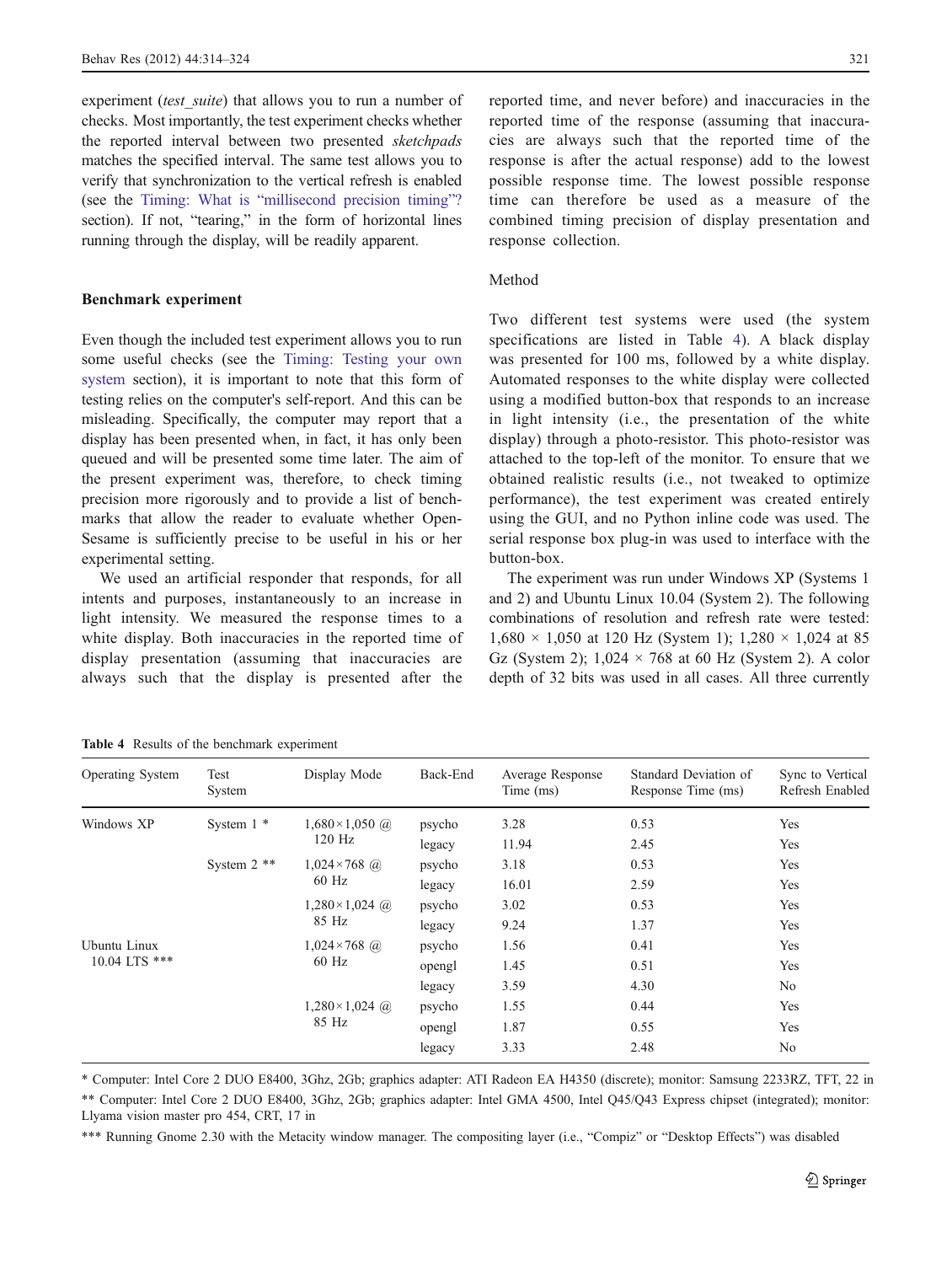<span id="page-8-0"></span>Fig. 4 Results of the benchmark experiment. The automated response times are shown as a Tukey box plot conform Robbins ([2004\)](#page-10-0). The central line reflects the median value. The rectangle shows the interquartile range (the 25th percentile to the 75th percentile). The whiskers reflect the minimum and maximum values that fall within 1.5 times the interquartile range. Dots correspond to individual observations that fall outside of 1.5 times the interquartile range



available back-ends were tested: legacy, opengl (Linux only), and psycho (see the [Usage and functionality: The](#page-1-0) [back-end layer](#page-1-0) section). For each test, 1,000 responses were collected. During the test, we checked visually for "tearing," which indicates that the synchronization to the vertical refresh is not enabled.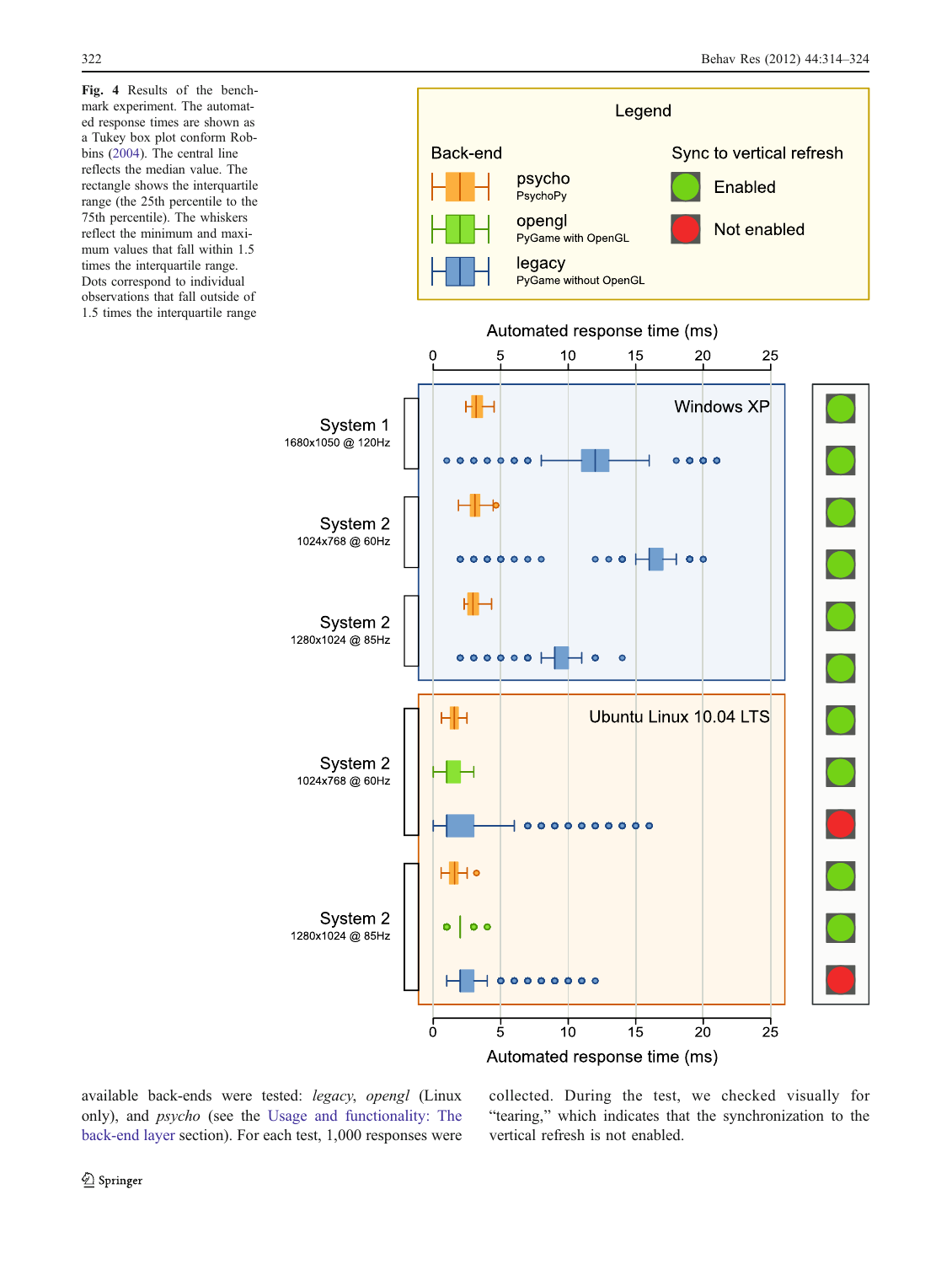#### <span id="page-9-0"></span>Results and discussion

The results of the experiment are shown in Fig. [4](#page-8-0) and, in more detail, in Table [4.](#page-7-0) No further statistics were performed, since the data are essentially descriptive. Synchronization to the vertical refresh was enabled in all cases except for the legacy back-end on Ubuntu Linux 10.04. The results clearly show that for time-critical experiments, it is advisable to use one of the hardware accelerated back-ends, either psycho or opengl. With these, the response times are consistently below 4 ms on Windows XP and 2 ms on Ubuntu Linux 10.04. This negligible delay should be acceptable in even the most time-critical experiments.

As an aside, the results do not show any evidence that display mode has an impact on performance (preparing a large canvas obviously takes more time, but this cost is hidden in the prepare phase, as is discussed in the [Timing:](#page-6-0) [The prepare](#page-6-0)–run strategy section). This means that there is no reason to choose a low resolution, color depth, or refresh rate, unless many of the drawing operations are performed "on the fly," rather than prepared beforehand.

## Discussion

In the present article, we have introduced OpenSesame, a graphical, open-source experiment builder for the social sciences. OpenSesame complements existing experimentbuilding software in a number of ways.

First, OpenSesame offers the kind of fully graphical environment that, until now, was offered only by proprietary, nonfree software.

Second, OpenSesame is extensible through plug-ins (see the [Usage and functionality: Plug-ins](#page-1-0) section). Among other things, this means that support for external devices can be added and, once a plug-in has been created, this novel functionality will integrate seamlessly with the user interface. Currently available plug-ins offer support for the Eyelink series of eyetrackers (SR Research, Mississauga, ON, Canada), the Mantra object tracker (Mathot & Theeuwes, [2011](#page-10-0)), the Serial Response Box (Psychology Software Tools, Sharpsburg, PA), input devices connected to the parallel port, and video playback.

Third, OpenSesame supports Python scripting (see the [Usage and functionality: Python inline coding](#page-1-0) section). Even though the aim of OpenSesame is to have a flexible user interface that allows you to create complex experimental paradigms in a graphical way, there will sometimes be occasions where there is a need for a full programming language. Python (Van Rossum & Drake, [2011](#page-10-0)) is a widely used language and has excellent support for scientific applications in general (Jones et al., [2001\)](#page-10-0) and for the design of psychological experiments in particular (Geller et al., 2007; Peirce, [2007;](#page-10-0) Straw, [2008\)](#page-10-0).

Fourth, OpenSesame aims for interoperability with existing software. Specifically, this means that OpenSesame can use different back-ends to handle display and input operations (see the [Usage and functionality: The back-end layer](#page-1-0) section). If, for example, you want to use the PsychoPy (Peirce, [2007\)](#page-10-0) routines for creating visual stimuli, you can select the psycho back-end. When this back-end is selected, all display and input operations will be handled by PsychoPy, and you will be able to use the PsychoPy routines in your experiment. Other back-ends can be created and added in much the same way as plug-ins.

Fifth, OpenSesame is cross-platform (see the [Usage and](#page-1-0) [functionality: System requirements](#page-1-0) section). This is particularly useful in environments where different operating systems are being used. For example, our own lab contains a mixture of Windows XP, Mac OS, and Linux computers. With OpenSesame, experiments are fully portable between operating systems.

In summary, OpenSesame is a new graphical experiment builder for the social sciences. OpenSesame is unique in that it makes creating psychological experiments easy and accessible for everyone. And perhaps even fun.

Author Note We would like to thank Per Sederberg for his code contributions (opengl back-end and advanced\_delay plug-in), Jarik den Hartog and Cor Stoof for their technical support, the NeuroDebian team (Michael Hanke and Yaroslav Halchenko) for their expertise in Debian packaging, and Lotje van der Linden for her ideas and help with the tutorial. This research was funded by Netherlands Organization for Scientific Research Grant 463-06-014 to Jan Theeuwes.

Open Access This article is distributed under the terms of the Creative Commons Attribution Noncommercial License which permits any noncommercial use, distribution, and reproduction in any medium, provided the original author(s) and source are credited.

## References

- Brainard, D. H. (1997). The psychophysics toolbox. Spatial Vision, 10, 433–436.
- Cohen, J. D., MacWhinney, B., Flatt, M., & Provost, J. (1993). PsyScope: An interactive graphic system for designing and controlling experiments in the psychology laboratory using Macintosh computers. Behavior Research Methods, Instruments, & Computers, 25, 257–271.
- Damian, M. F. (2010). Does variability in human performance outweigh imprecision in response devices such as computer keyboards? Behavior Research Methods, 42, 205–2011.
- Eaton, J. W. (2002). GNU Octave manual. Bristol, U.K.: Network Theory Ltd.
- Forster, K. I., & Forster, J. C. (2003). DMDX: A windows display program with millisecond accuracy. Behavior Research Methods, Instruments, & Computers, 35, 116–124.
- Geller, A. S., Schleifer, I. K., Sederberg, P. B., Jacobs, J., & Kahana, M. J. (2007). PyEPL: A cross-platform experiment-programming library. Behavior Research Methods, 39, 950–958.